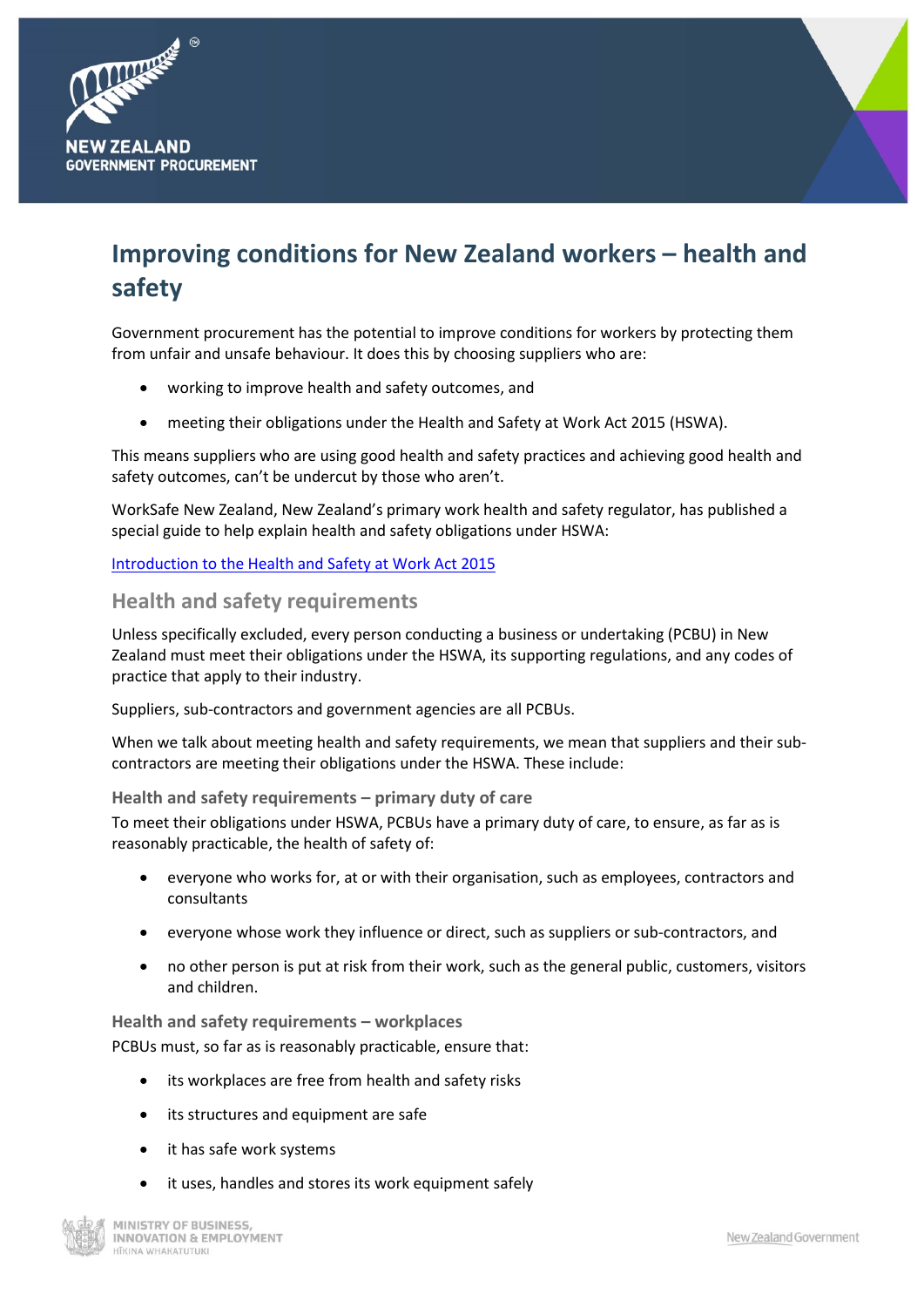- its workers have access to facilities they need to ensure their wellbeing in the workplace
- it gives its workers and any others who may be affected by its work the necessary information, training or supervision to protect them from risks to their health and safety, and
- it prevents injury or illness by monitoring worker health and workplace conditions.

# **Health and safety requirements - supply chains**

When PCBUs work together as part of a supply chain, for example a government agency, a supplier and a sub-contractor, they are required by law to consult, cooperate and coordinate their activities with each other to make sure they meet health and safety requirements. When this happens, it's called overlapping duties.

It's important to manage overlapping duties properly so that all of health and safety risks from the supply chain's work can be identified and managed by the party that is best placed to do so.

For more information, see:

# Worksafe's quick guide - [Overlapping duties \(PDF 173KB\)](https://worksafe.govt.nz/dmsdocument/851-overlapping-duties)

# **Health and safety requirements in contracts**

It doesn't matter what industry they're in, all PCBUs are required by law to meet health and safety requirements. PCBUs can't contract out of them, and they can't offer or receive indemnities for fines for failing to meet them.

# **Health and safety requirements in designated contract areas**

Because workers in the forestry and construction industries have a higher risk of being harmed at work, the government has designated them as a priority area for lifting health and safety performance. For this reason, Rule 19 of the Government Procurement Rules requires that:

- suppliers of these contracts ensure and demonstrate that they, and their domestic supply chain, comply with all relevant health and safety requirements, and
- the agencies that engage them require that they do so.

This means that forestry and construction suppliers who engage sub-contractors will need to:

- carry out due diligence to ensure that the sub-contracting businesses is meeting health and safety requirements, and
- show that they are meeting health and safety requirements themselves.

For more information, see:

- [Rule 19: Improving conditions for New Zealand workers](https://www.procurement.govt.nz/procurement/principles-and-rules/government-procurement-rules/planning-your-procurement/improving-conditions-for-new-zealand-workers/)
- [Designated contract areas](https://www.procurement.govt.nz/broader-outcomes/designated-contract-areas/)

# **Definition of domestic supply chain**

Domestic supply chain has a specific meaning in the Rules. It refers to suppliers and the subcontractors they use to help them deliver services within the geographic boundaries of New Zealand.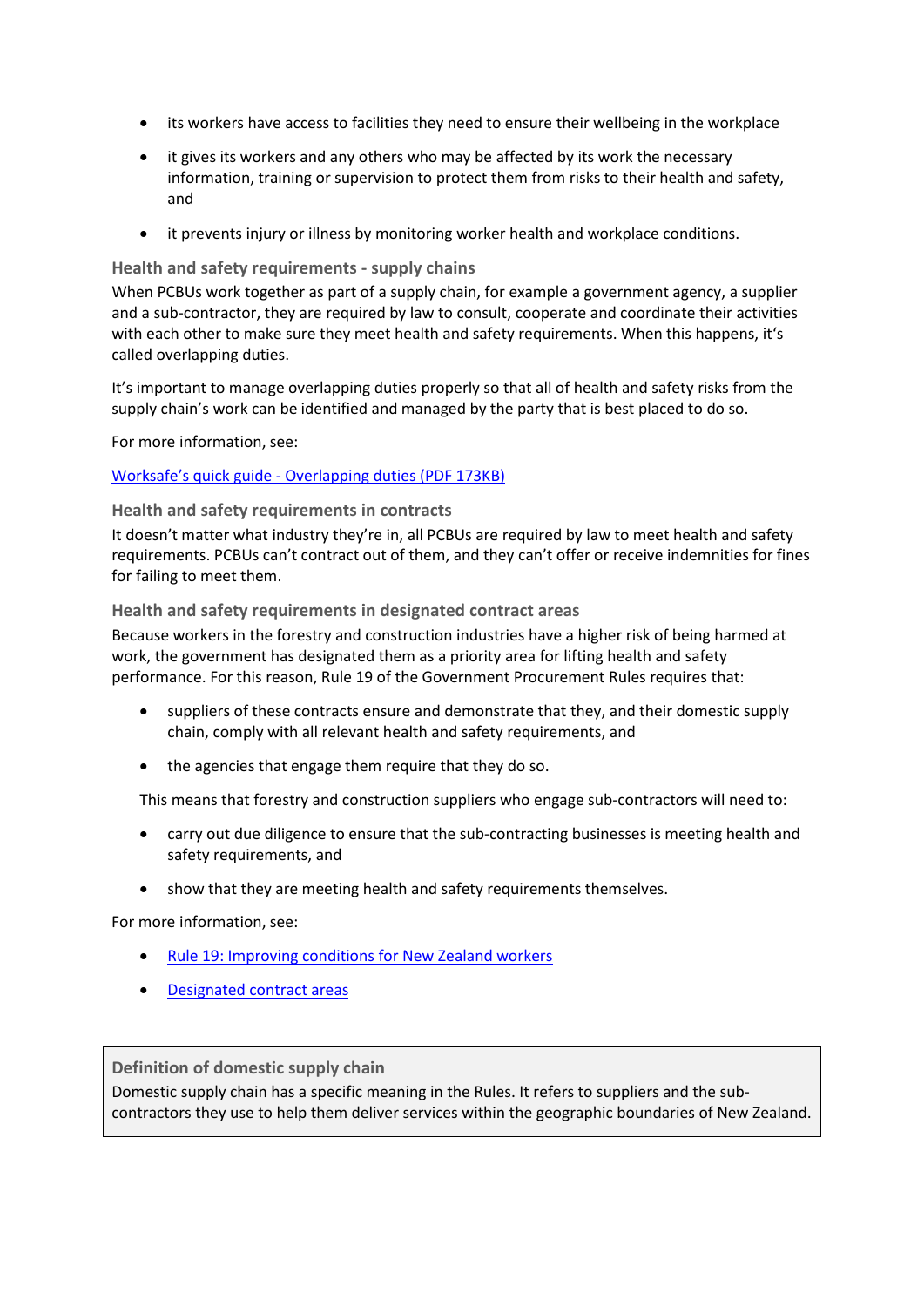# **Plan**

When planning your procurement, you should start by thinking about whether there is a heightened risk of the suppliers in the market you are procuring from not meeting health and safety requirements.

Suppliers, including supply chains, in markets with one or more of the following characteristics may be at a higher risk of non-compliance with health and safety requirements:

- sectors that have a high incidence of workplace injuries
- industries that use a lot of migrant, young or older workers, and
- industries that use unskilled, temporary and/or seasonal labour.

Think about the best way to ensure health and safety compliance in your procurement. This could include using mandatory conditions, tender questions and contractual clauses.

Make sure the approach you decide to take is appropriate for the size of the contract and the kinds of suppliers that might bid for it. For example, if the suppliers are likely to be small businesses, they may not have the capacity or capability to carry out comprehensive audits, but may be able to show their compliance in other ways.

Because suppliers are required by law to comply with health and safety requirements, they should not view health and safety compliance as an additional cost. But you may need to consider whether additional costs need to be factored in for any monitoring and reporting you may require.

Health and safety must be applied to all contracts by law. But contracts in high-risk and designated contract areas, such as forestry and construction, need more focussed support to lift their performance. WorkSafe, New Zealand's primary workplace health and safety regulator, has some helpful information about these:

- [Forestry safety](https://worksafe.govt.nz/about-us/news-and-media/forestry-safety/)
- [Health and safety in construction.](https://worksafe.govt.nz/topic-and-industry/building-and-construction/health-and-safety-in-construction-your-questions/)

# **Source**

It's important to engage with the market early, to make sure potential suppliers are aware of the importance of health and safety and your expectation they meet health and safety requirements. This transparency will help prepare suppliers to respond to the tender.

It is important to explicitly state all health and safety requirements in your tender. The requirements should be appropriate for the size and nature of your procurement. Consider including requiring suppliers to detail:

- the suppliers that make up their domestic supply chain
- their processes for auditing compliance with health and safety requirements
- the nature of their health and safety reporting and monitoring
- the consequences of not meeting health and safety requirements at their business, and
- their process for managing how health and safety requirements will continue to be met when key sub-contractors change.

# **Supplier Code of Conduct**

Suppliers are expected to comply with the Supplier Code of Conduct. You can ask suppliers to do this as part of your tender process, or separately, if they already have a contract with your agency.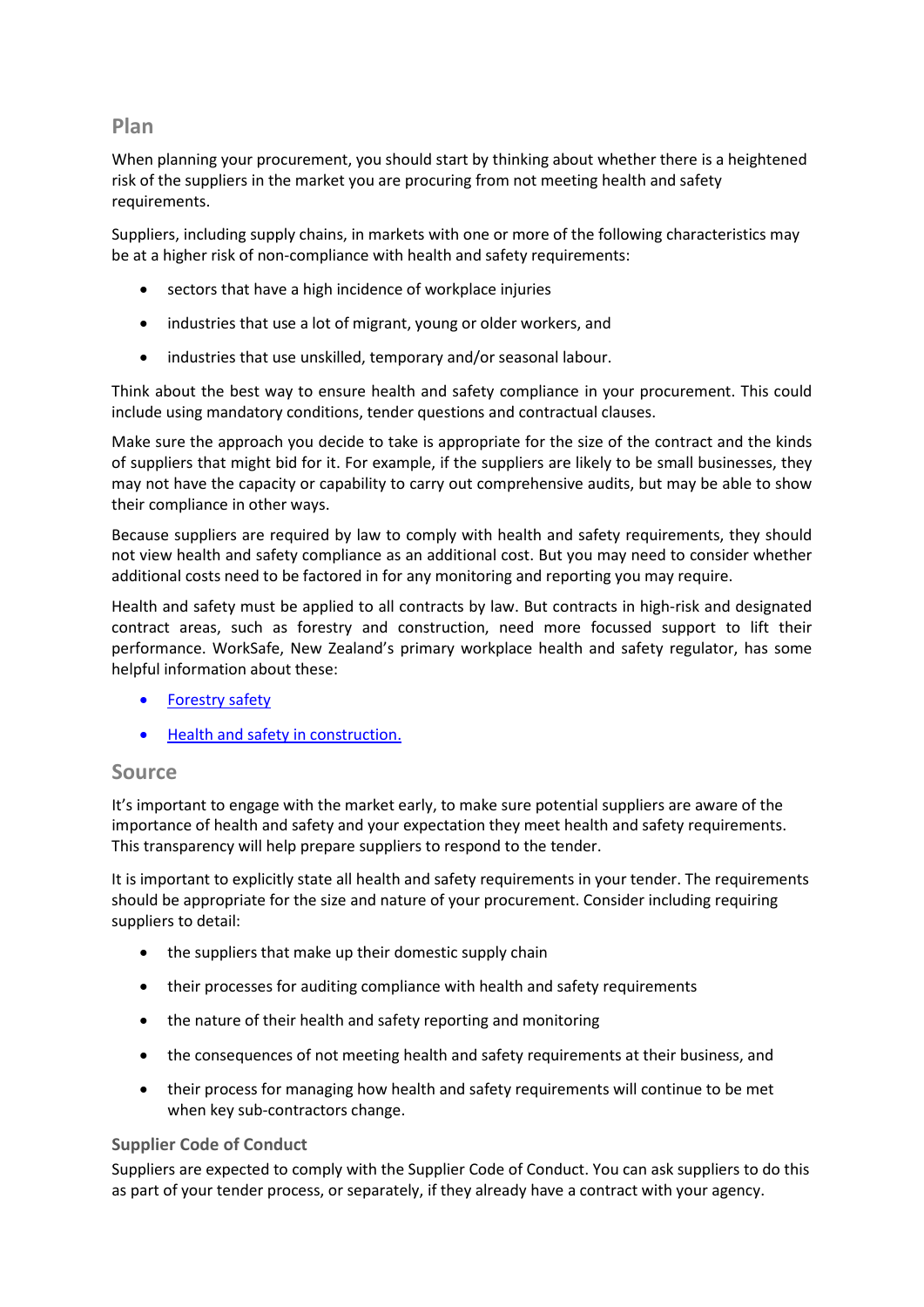Suppliers are expected to make their subcontractors aware of the Code too. The Code works together with existing codes of conduct and more specific health and safety requirements.

For more information, see:

#### [Supplier code of conduct](https://www.procurement.govt.nz/broader-outcomes/supplier-code-of-conduct/)

#### **What to include in an RFx**

As well as asking suppliers and their sub-contractors to comply with the Supplier Code of Conduct, consider including some questions in your tender documents. You'll find some 'Examples of questions to include in an RFx' at the end of this document.

#### **Contract terms and conditions**

The requirement for suppliers, and their supply chains, to meet health and safety requirements should be built into the contract. Contracts should also:

- require suppliers to report any failure to comply with their obligations under the Health and Safety at Work Act 2015, including any that result in investigation by WorkSafe
- consider remediation pathways that can be put in place
- detail the assurance process your agency intends to use over the life of the contract, and
- explain how your agency will work with the supplier to ensure ongoing compliance.

## **Manage**

Your agency should identify which of their existing contracts are in designated contract areas, that is, construction or forestry, and any other contracts where there may be a heightened risk of injury or illness.

## **Supplier relationship management**

The level of supplier relationship management you'll need to do will depend on the risk level of the contract overall.

When government contracts with suppliers to deliver higher-risk contracts, the relationship with the supplier needs stronger management. This means:

- more frequent engagement
- more due diligence activities, and
- more information sharing between you.

#### This can help:

- mitigate and manage risks and issues as they arise
- identify changes to the supply chain, such as new sub-contractors, and
- make sure any non-compliance with health and safety requirements is raised immediately.

Suppliers engaged in smaller, lower-risk contracts don't need the same level of management. For these suppliers, an annual due diligence exercise to confirm they continue to comply with health and safety requirements may be enough.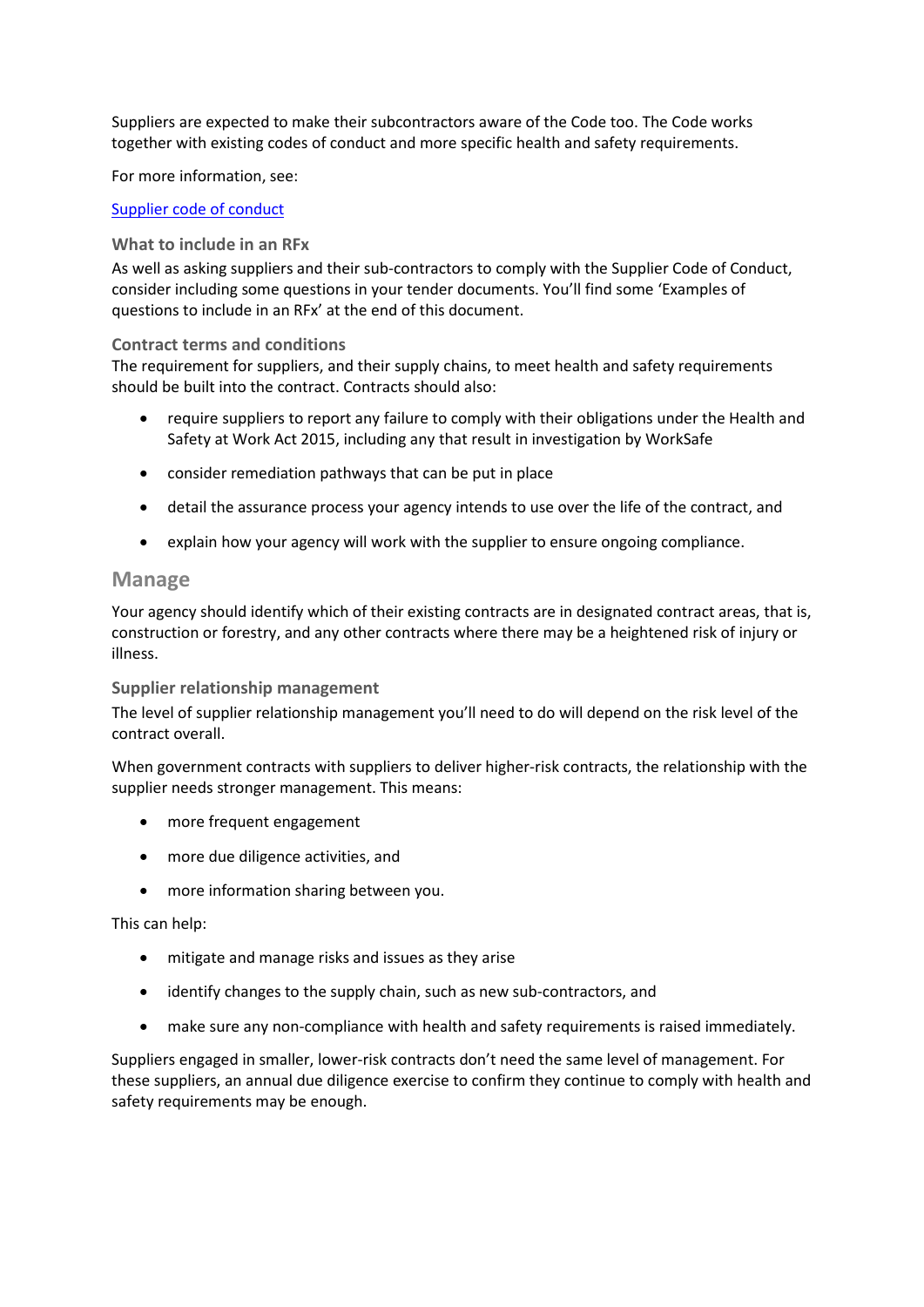#### **Due diligence**

The purpose of due diligence is to give your agency assurance that suppliers and their supply chains continue to comply with health and safety requirements. The assurance activities your agency carries out will depend on the contract's level of risk, and how much information the supplier provides about their compliance during the sourcing phase of your procurement.

For a lower-risk contract, your agency could require suppliers to submit a yearly health and safety check declaring that they continue to comply with health and safety requirements. For higher-risk contracts, you'll need to ask for evidence of their compliance – you may be able to use some of the 'Examples of questions to include in an RFx' at the end of this document to help you do this.

Post-contract or post-delivery evaluations can be very useful because they give all parties the opportunity to identify what worked well and what didn't. These evaluations support improvements in processes and compliance, as well helping to ensure mistakes and problems are not repeated.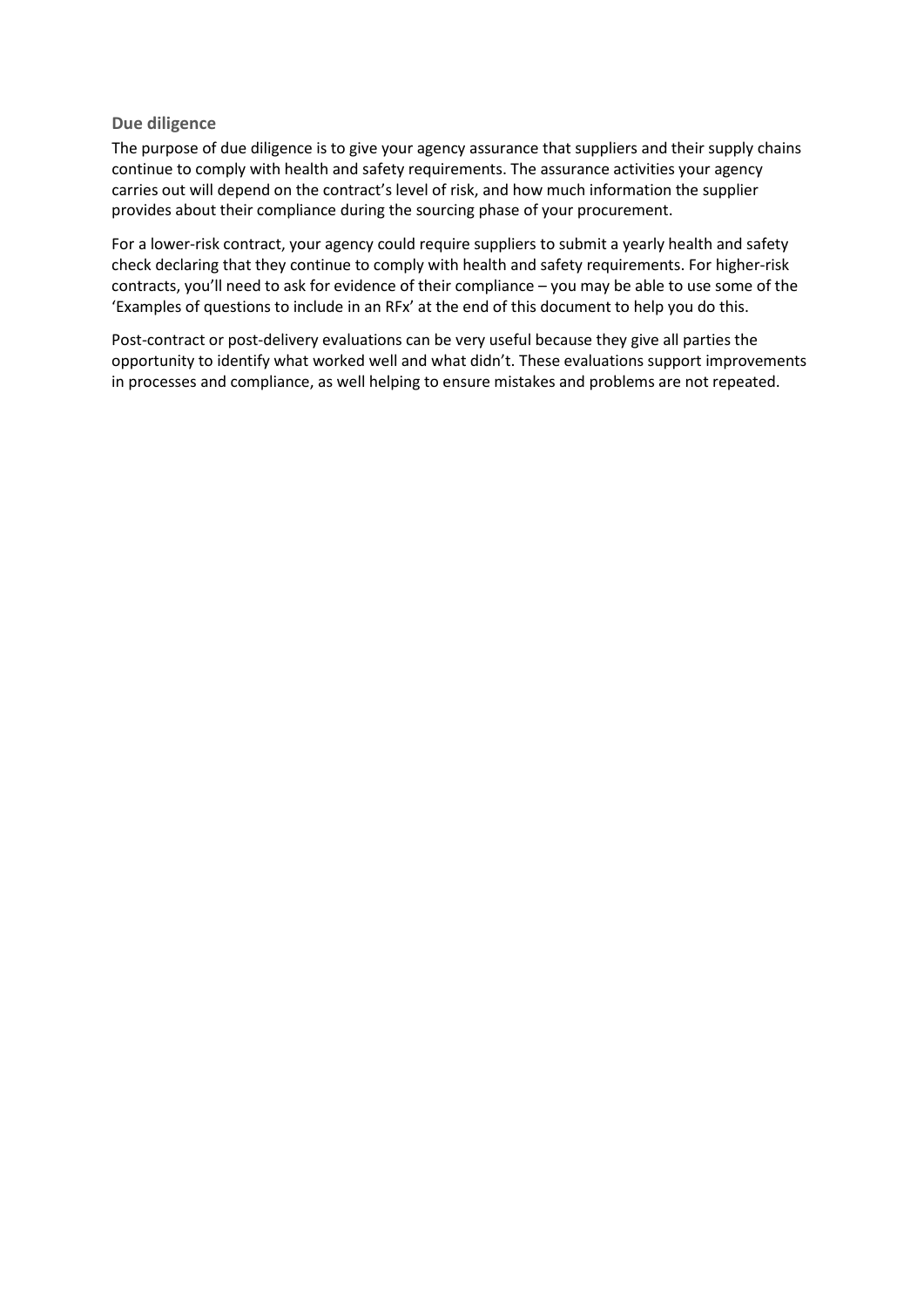# **Examples of questions to include in an RFx**

When deciding which questions to ask, make sure you think about the size of your procurement and the kinds of suppliers who will be responding to it. You won't need to use every example, every time – it's OK to include only the questions and requirements that are relevant to your procurement.

# **Mandatory requirements**

| Health and safety - mandatory requirements                                                                                                             |     |  |     |  |
|--------------------------------------------------------------------------------------------------------------------------------------------------------|-----|--|-----|--|
| Does your company agree to comply with the Supplier Code of Conduct<br>and make your sub-contractors aware of it?                                      |     |  | No  |  |
| Is your company complying with health and safety requirements, including:                                                                              |     |  |     |  |
| Does your company provide health and safety training to all of its<br>employees?                                                                       | Yes |  | No  |  |
| Does your company record all health and safety events and near<br>misses?                                                                              |     |  | Nο  |  |
| Does your company instruct your employees to report their health and<br>safety concerns?                                                               |     |  | No. |  |
| Does your company provide your employees with the health and safety<br>equipment they need to do their jobs safely?                                    |     |  | N٥  |  |
| Do your employees understand their health and safety responsibilities?                                                                                 |     |  | No. |  |
| Do you provide health and safety training that is accessible to all of your<br>employees, taking into account their language proficiency and literacy? |     |  | No  |  |

**Supplier due diligence** 

Consider using the following questions for due diligence or assurance with new and existing suppliers.

Suppliers must tell you if they, their sub-contractors or franchisees have been found to have breached the Health and Safety at Work Act 2015. If they have, they must provide details of the actions they took to resolve the issues that resulted in the breach.

| Health and safety - due diligence                                                                                                                                                                                                                 |     |  |     |  |
|---------------------------------------------------------------------------------------------------------------------------------------------------------------------------------------------------------------------------------------------------|-----|--|-----|--|
| Do you have policies in place detailing your commitment to health and<br>safety? If yes, provide an overview of the policies.                                                                                                                     | Yes |  | No. |  |
| Do you provide your employees information about their health and<br>safety responsibilities, and the procedures for ensuring they meet<br>them? If yes, provide details.                                                                          | Yes |  | No. |  |
| Do you communicate your health and safety policies and requirements<br>with your sub-contractors and franchisees?                                                                                                                                 | Yes |  | No  |  |
| Has WorkSafe ever found you or one of your sub-contractors or<br>franchisees to be in breach of the Health and Safety at Work Act 2015<br>or its regulations, and/or issued any one of you with a notice or<br>direction? If yes, provide details | Yes |  | No  |  |